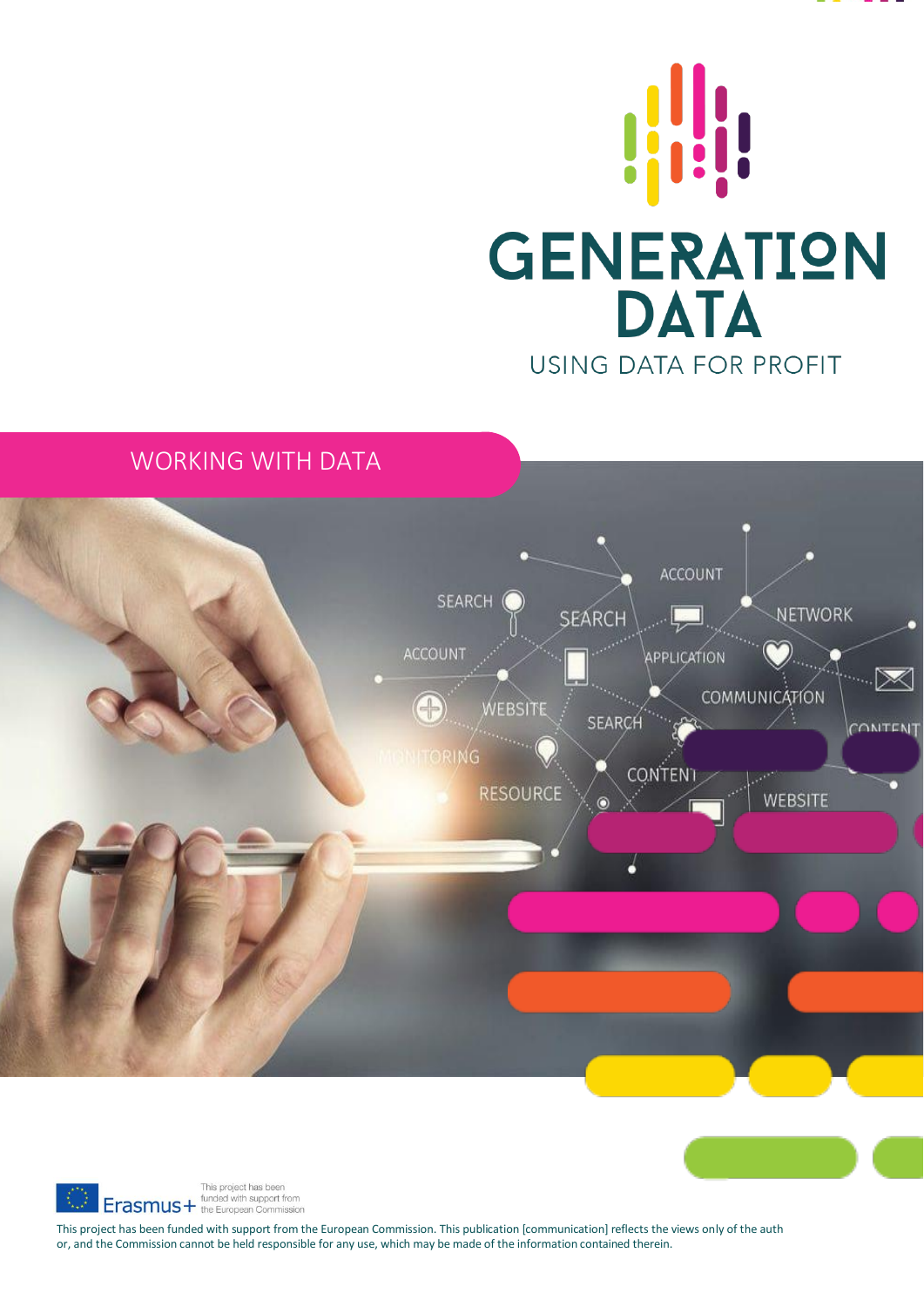

## **START WITH A STORY**

## *EXPOSITION*

In early 1990s Tesco was second in the UK supermarket share to Sainsburys. Like any enormous retailer, they had LOTS of data from transactions but no way to personalize it. Just information about which products selling for how much and where. This was great for understanding trends retroactively but not as useful for growing the business, increasing customer spend and loyalty.

In 1995 they launched the Tesco Clubcard. Clubcard holders could collect points (1 point for each pound spent) and received vouchers to their home with magazine every 3 months. They thought that a sales uplift of 1.6% would cover the 10 million pounds cost of launching the card and the reward vouchers. The month after the launch they overtook Sainsburys and stayed ahead for decades. The uplift was around 4% at peak then settling at 2%.

It looks like the success was based on increasing customers' motivation to return to the store because of they would earn vouchers. However, a programme with millions of members generates a tremendous amount of data. Tesco worked with Dunnhumby, a marketing analysis company, to process the data. After the first trial run, in fact, when they presented their findings and case for further roll out to the board, Tesco's chairman, Lord Ian MacLaurin, famously said,"Well, this really worries me because you seem to know more about my business in three months than I've learned in 30 years."

In Sept 2002 Tesco rolled out targeted electronic coupons at the checkout – automatically printed at tills at time of purchase but not like competitors, not triggered by purchase of a certain item, but by the customers own recent purchase history. Out of 100 – 200 offers, the system selected those relevant to that customer.

In Nov 2002 added an online clubcard – as reward points converted to ecoupons to be redeemed online, all of the then 10 million customers were being encouraged to log in online. Company made use of the data by targeting customers with mailshots highlighting different offers and advantages to well segmented groups based on known spending and shopping habits.

(Note: because Dunnhummy was so successful with Clubcardand its associated customer analytics, Tesco actually bought the business, in the process making multi-millionaires of its founders.)

#### **INTERPRETATION**

Tesco is considered prime example of successful customer loyalty scheme using big data. Albeit, due to fierce competition they have seen a drop in profits in last 8 years. Why did this case make such an impact?

As a "normal" retailer, they had huge amounts of data from transactions but no way to make real use of it. By introducing clubcard, they immediately got hugely more enriched customer data: who you were, where you lived, where you shopped, when you shopped, how much you spent and which departments you shopped in. Later on, Clubcard put buying habits with a name (and a face) and an email address. So what started as a hope for a loyalty effect, opened the door to a direct marketing channel to consumers, which enabled them to access unparalleled flows of data and run the business better. "It was the first time a mass retailer could talk to individual customers on a personal level." Tim Mason, who became Tesco's board-level marketing director in 1995.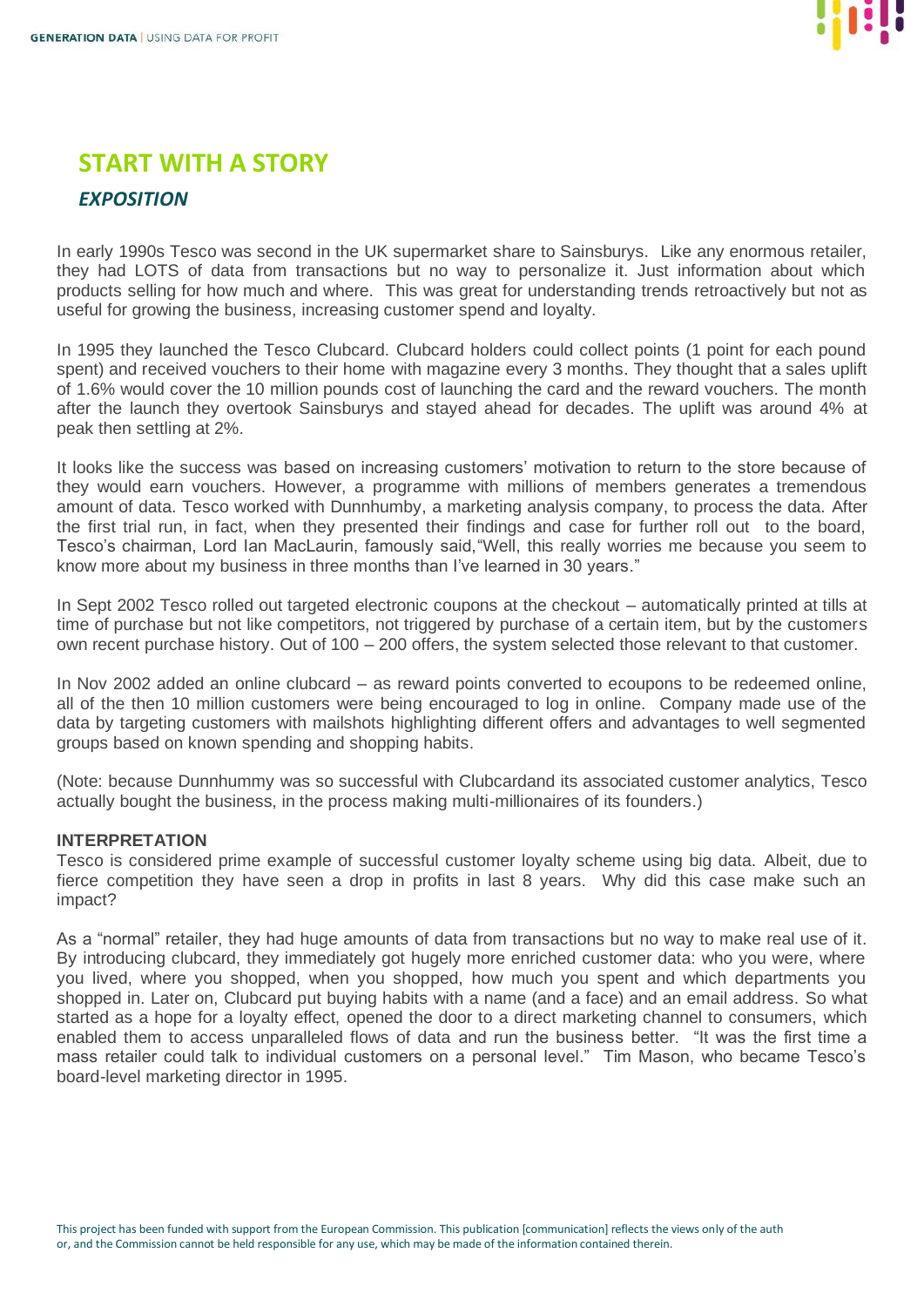

# EXPOSITION

## **1. THE DATA VALUE CHAIN**

Key to understanding how to work with data is the data flow or the data value chain. It's generally seen as sequential. Some people prefer to use a lifecycle visualization, this has some benefits. In either case, you should adopt a holistic view: even as you move step by step along the flow, you always need a clear idea of where you want to end before you start.

## **2. DATA COLLECTION: SOURCES OF DATA**

Data can come from internal or external sources. What are the benefits of each source of data?

> Internal data sources, where data is created by the company, are typically easier to collect and can be more relevant for the company's own purposes and insights.1 They're free of cost to the company. can launch an array of big data initiatives without ever looking beyond their own walls

External data is that acquired from outside the company.

- Third party data can be specific to your market or customers, but difficult to attain and/or expensive.
- Open data ie government statistics, data related to social impact. Can be of great value but often requires more investment in analysis to provide insights of relevance.
- Collectively-generated data. Many more business are participating in meetups and hackathons.

### **Case study – is external data worth the cost?**

- 7 small companies in Northern Ireland selling processed food products gained access to a large supermarket chain's data on areas such as consumer life stage and lifestyle, market-basket analysis, and best-performing stores for the small firms' products.
- Owners and managers attended workshops to learn how to retrieve and analyse the most relevant data from the database, in order to answer questions such as "How is my category performing?" "What is the most popular flavor of bread?" "What type of consumer buys a product similar to mine?
- A yogurt maker learned older adults were a key market, so when they visited supermarkets for instore tastings, they no longer tried to entice younger shoppers and instead focused on older people. The tactic improved the events' productivity.
- Other companies were able to envision long-range innovations, rather than simply looking at other products on the market and trying to imitate them or following the guidelines laid down by the big retail buyers.
- The data amplified the firms' inherent entrepreneurial nature. Workplaces became more collegial: Most of the owner-managers shared the card information with their firms and encouraged employees to get involved and offer new ideas.2

Small business owners face obstacles to investing in external data. Barriers include cost, their lack of expertise, or belief in their own market knowledge.

Once they were given access to the data, most of the businesses were quick to formalize their approach to marketing planning.

In this example the small businesses were able to access the external data for free. How much could they have paid for it to still be worthwhile?

<sup>2</sup> <https://www.conference-board.org/blog/post.cfm?post=2526>

<sup>1</sup> <http://www.aunalytics.com/understanding-analytics-part-1-top-internal-sources-of-big-data/>

This project has been funded with support from the European Commission. This publication [communication] reflects the views only of the auth or, and the Commission cannot be held responsible for any use, which may be made of the information contained therein.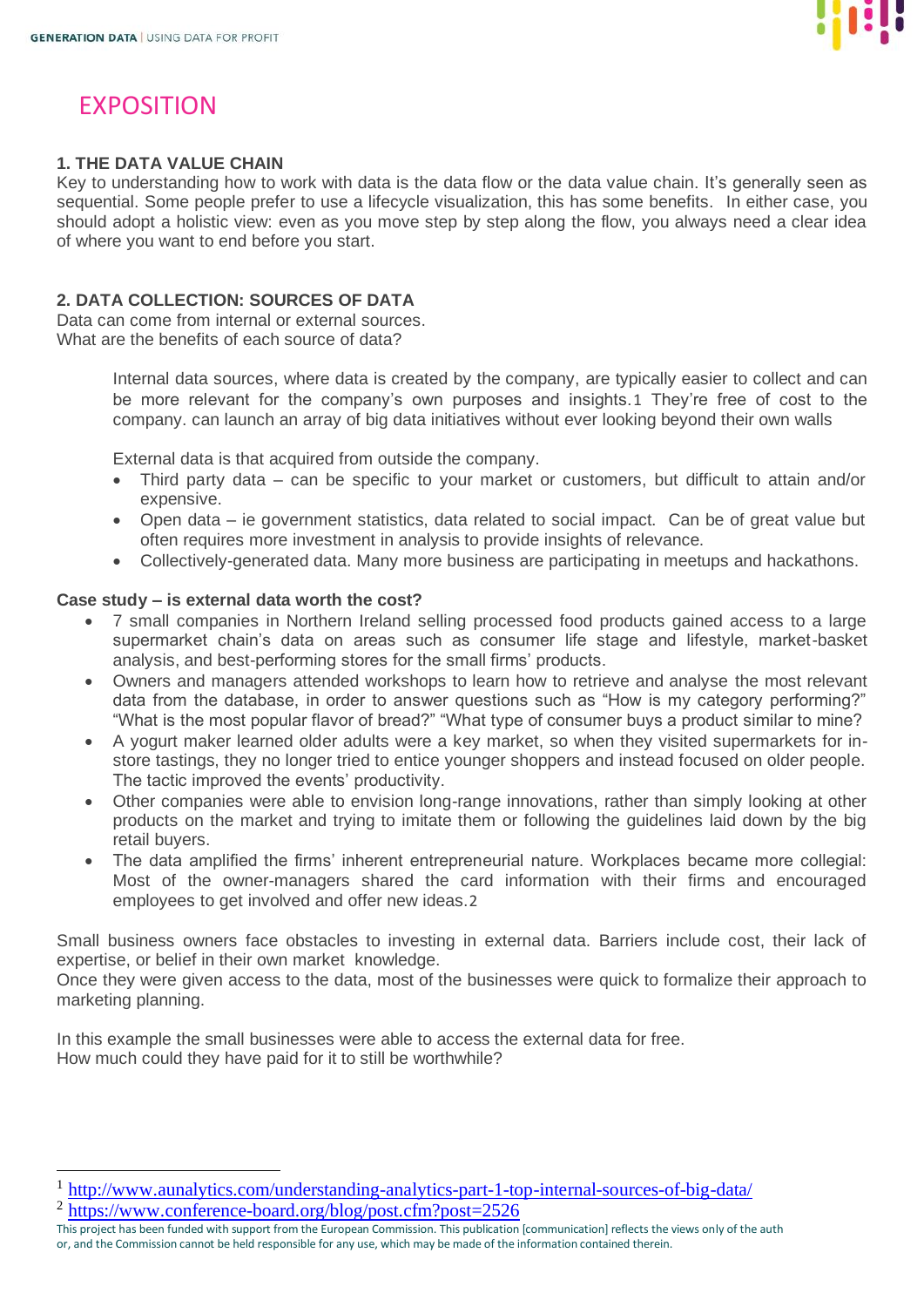

#### **DATA COLLECTION: TYPES OF DATA**

Data is presented as a DATA SET. A **data set** is a grouping of information that's related to each other.

- Data sets can be Quantitative or Qualitative. The difference seems stark but there can be lots of ways to have them interact. Qualitative data may be difficult to precisely measure and analyze. The data may be in the form of descriptive words that can be examined for patterns or meaning, sometimes through the use of coding. Coding allows the researcher to categorize qualitative data to identify themes that correspond with the research questions and to perform quantitative analysis.
- Data can be Discrete or Continuous.
- Data can be:

• Nominal: Nominal data is qualitative; there is no inherent scale or value attached to the data.

• Ordinal: Data that has a natural order, like a Likert scale where 1 means "hate it!" and 5 means "love it!" Just remember that the difference between ordinals (e.g., between 1 and 2 or between 3 and 4) is not necessarily equal. Often the distance between extreme like and dislike is greater than between feeling neutral or slightly positive or negative.

• Interval: Data that has a natural order and the distance between each value is equal, like temperature.

• Ratio: Data that has a natural order, equal distance between values and a natural zero point. 3

#### **3. DATA STORAGE**

It's vital to think ahead when planning your data collection. Think about how you will use the data you collect and what decisions you want to make based on it. Do you want to get information about a real-time situation? Do you want to understand causality? Do you want to compare two variables and select the best one?

Onsite storage v remote storage

- Traditionally data was stored onsite, but increasing volume of data and decreasing cost of data storage service providers make remote storage in the cloud more attractive.
- The cloud-based storage market is dominated by Amazon Web Services, Google and Microsoft Azure.
- All storage clouds are not created equal. Some clouds are optimized to handle archiving, others have the performance and stability to act as the back end for a primary data storage system, and still others aren't worth the risk for any purpose. The lowest price cloud may end up being much more expensive in the long run if data is lost or inaccessible
- Many solutions provide the flexibility to choose where data is stored: on premise and/or in the cloud. 4

#### **How to choose how to store your data?**

When it comes to storing data, there is no 'one-size-fits-all' solution. Businesses must understand the amount and type of data they have along with the motivation behind storing the information.

WHO needs access to which type of information? How often and how fast do we need to access the data?

- When setting up processes, identify the organization's most important data and prioritize storage management resources appropriately. email may be a company's top priority, but storing and archiving email data for one particular group, say the executives, may be more critical than other groups
- "Save money by only using your fastest storage, like SSD, for data that you actively use, and utilize less expensive platforms, like the cloud, to store your archival or backup data,"

WHAT type of data do we need to store?

Might we need to combine different data sets in the future?

<sup>3</sup> <https://communitymedicine4asses.com/2013/01/13/scales-of-measurement-nominal-ordinal-interval-ratio/>

<sup>&</sup>lt;sup>4</sup> <https://techcloudlink.com/14-things-you-need-to-know-about-data-storage-management/>

This project has been funded with support from the European Commission. This publication [communication] reflects the views only of the auth or, and the Commission cannot be held responsible for any use, which may be made of the information contained therein.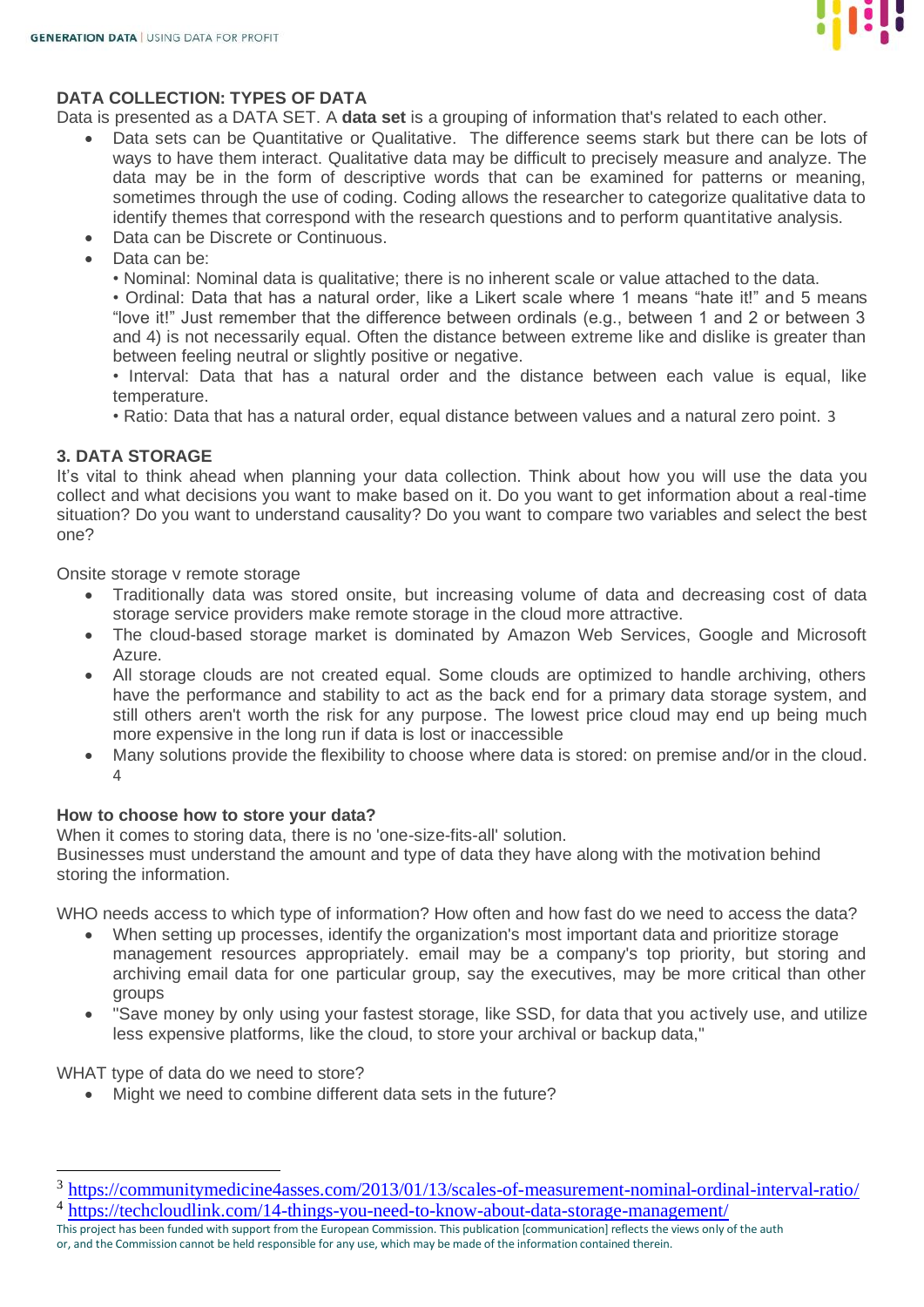

HOW MUCH data do we have and by how much will it grow in the future?

• Don't store redundant data. Many companies capture and store redundant data. This used to be a less of a problem when disk was expensive, but with capacity being more reasonably priced, the tendency is to store everything.

HOW LONG do we need to store the data?

• A data retention policy is a necessity for both internal data governance and legal compliance. Some of your data must be retained for many years, while other data may only be needed for days."

HOW SECURE does the data need to be? What regulatory requirements need to be adhered to?

• Have a disaster recovery plan. Whichever method or methods of backup you use, be sure to test them and be sure you can recover your data.

#### **3 DATA ANALYSIS**

To answer your strategic guiding questions and gain a deeper understanding of your business you will need to take your raw data and transform it using a combination of basic arithmetic and descriptive statistics to reveal patterns—both those that you expect to see and those that may be surprising.5

What to look for: facts, stats and trends are all useful but for different reasons.

Note: when talking about data visualization it can be seen as PART OF the analytic process and separately, as a means to present results. They're intrinsically linked, and one can usually support the other.

**Examples sales and profitability chart.** This is often a typical outcome of data analysis. (Source: Forbes) The below Sales & Profitability dashboard by Ann Jackson is a visually compelling, cleanly designed summary of the data that shows the changes over time, the geographical differences, losses for certain product categories and summarizes key performance indicators as numbers.Would Ann hand this dashboard over to her stakeholders and call it done? No, because now the real discussions start. Ann can sit with her audience and drill into further details to explore why certain results have come about and identify opportunities for improving business performance. Further investigation of the data, exploring it with your audience, that is the value you add as an analyst, beyond producing dashboards. They give you an excellent basis for these discussions but shouldn't be the end point.6

#### **4. DATA INTERPRETATION AND USE**

Having data is not enough. Analyzing data is not enough. It is vital to translate the insights gained from data into actions that support business growth.

As with any good strategy, knowing when and how to apply it, when to change it, and how to measure its success are all critical for organizations to move from being ones that does data, to being truly data-driven.

The cycle of using data is ongoing  $-$  it doesn't just stop when the insights are presented but requires indepth discussion. Analysing the data is a starting point, not an end point.

#### **In which chart is there a bigger difference?**

Data use arises from science, but it is also an art. Data is objective but it can be presented subjectively. Given that data visualization is so important for making sense of large data and for driving decisions, it is important to understand how to go about it.

Slide 1: In the first chart it looks like there is a big difference.

Slide 2: In this chart, we see both are a difference between 35.5% and 41.5% - the same difference. This

<sup>&</sup>lt;sup>5</sup> <https://www.schusterman.org/playbooks/data/making-meaning/find-patterns-stats/>

<sup>6</sup> [https://www.forbes.com/sites/evamurray/2019/03/29/what-is-the-difference-between-data-analysis-and](https://www.forbes.com/sites/evamurray/2019/03/29/what-is-the-difference-between-data-analysis-and-data-visualization/)[data-visualization/](https://www.forbes.com/sites/evamurray/2019/03/29/what-is-the-difference-between-data-analysis-and-data-visualization/)

This project has been funded with support from the European Commission. This publication [communication] reflects the views only of the auth or, and the Commission cannot be held responsible for any use, which may be made of the information contained therein.